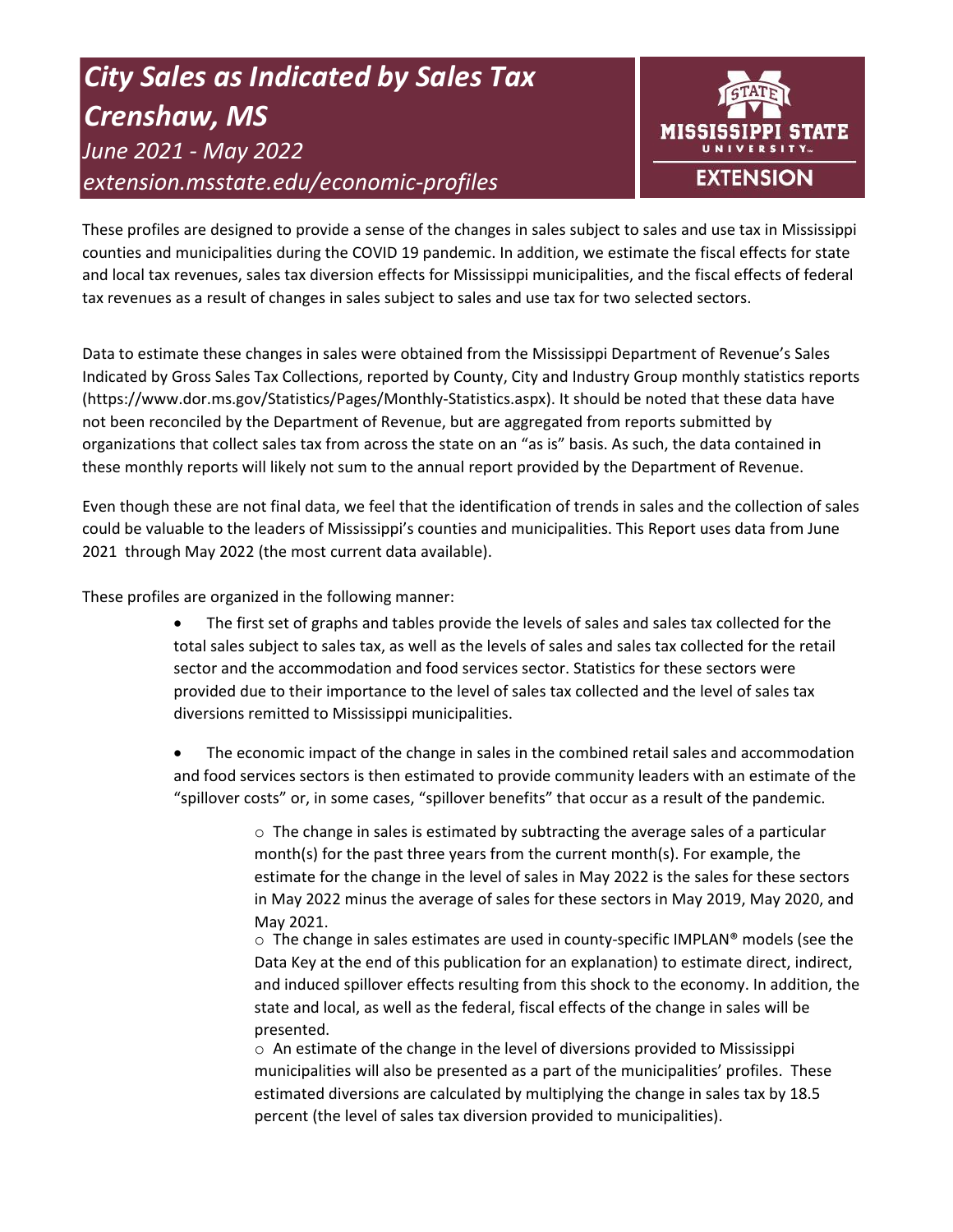| Total Sales as Indicated by Sales Tax (\$000s) |       |       |       |       | <b>Total Sales Tax Collected (\$000s)</b> |      |      |      |      |
|------------------------------------------------|-------|-------|-------|-------|-------------------------------------------|------|------|------|------|
| Month                                          | 2019  | 2020  | 2021  | 2022  | <b>Month</b>                              | 2019 | 2020 | 2021 | 2022 |
| January                                        | \$421 | \$437 | \$487 | \$477 | January                                   | \$26 | \$27 | \$29 | \$28 |
| February                                       | \$311 | \$311 | \$307 | \$318 | February                                  | \$18 | \$19 | \$17 | \$19 |
| March                                          | \$328 | \$309 | \$323 | \$346 | March                                     | \$20 | \$18 | \$19 | \$20 |
| April                                          | \$433 | \$438 | \$495 | \$476 | April                                     | \$25 | \$26 | \$28 | \$27 |
| May                                            | \$363 | \$352 | \$422 | \$400 | May                                       | \$21 | \$20 | \$24 | \$23 |
| June                                           | \$353 | \$392 | \$417 |       | June                                      | \$21 | \$23 | \$23 |      |
| July                                           | \$413 | \$459 | \$468 |       | July                                      | \$25 | \$26 | \$27 |      |
| August                                         | \$351 | \$411 | \$406 |       | August                                    | \$21 | \$24 | \$23 |      |
| September                                      | \$347 | \$383 | \$382 |       | September                                 | \$21 | \$22 | \$22 |      |
| October                                        | \$417 | \$442 | \$441 |       | October                                   | \$24 | \$26 | \$25 |      |
| November                                       | \$339 | \$363 | \$351 |       | November                                  | \$20 | \$21 | \$19 |      |
| December                                       | \$344 | \$372 | \$346 |       | December                                  | \$21 | \$21 | \$19 |      |



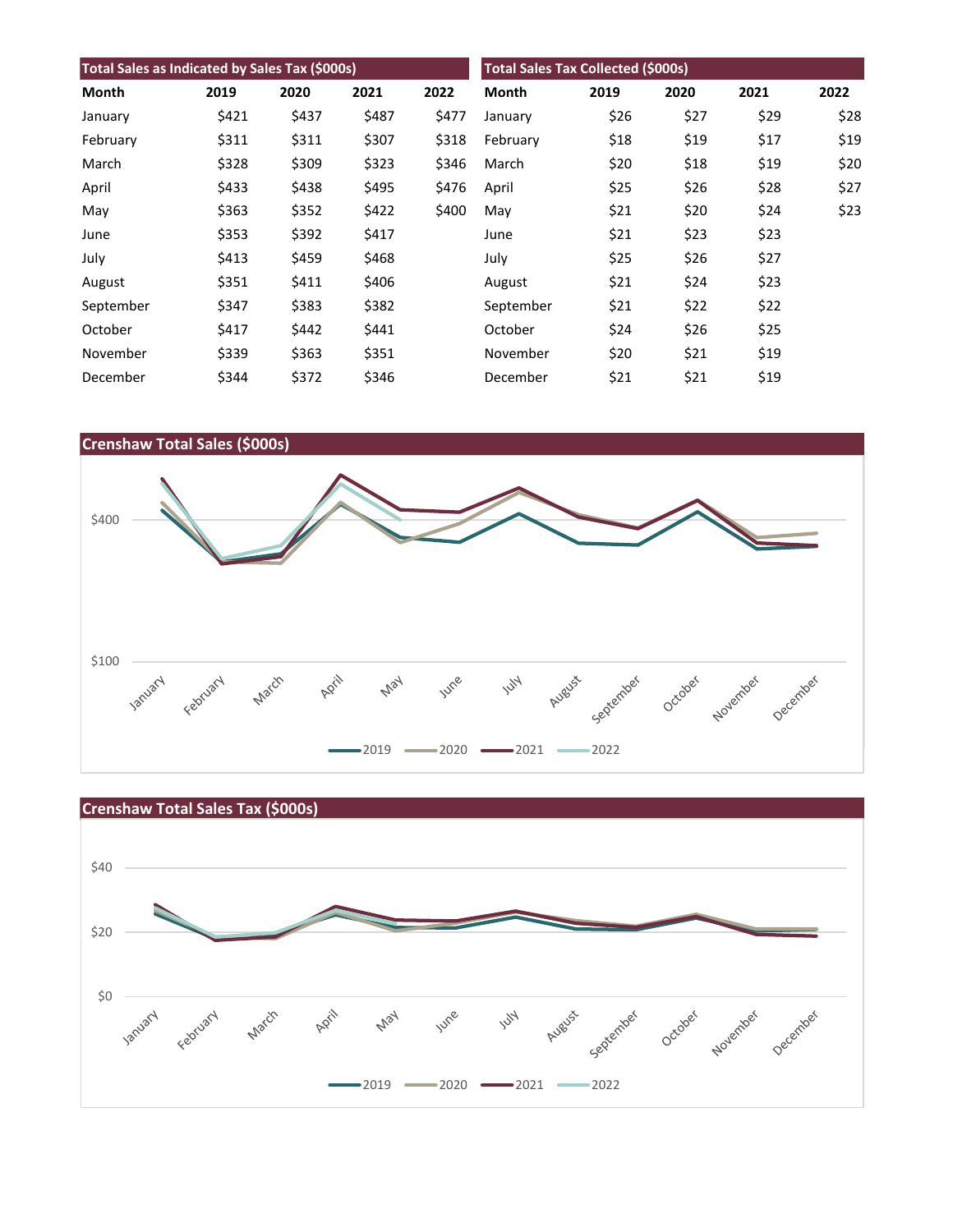| Retail Sector Sales as Indicated by Sales Tax (\$000s) |       |       |       |       | Retail Sector Sales Tax Collected (\$000s) |      |      |      |      |
|--------------------------------------------------------|-------|-------|-------|-------|--------------------------------------------|------|------|------|------|
| Month                                                  | 2019  | 2020  | 2021  | 2022  | Month                                      | 2019 | 2020 | 2021 | 2022 |
| January                                                | \$322 | \$355 | \$400 | \$382 | January                                    | \$19 | \$21 | \$22 | \$21 |
| February                                               | \$242 | \$246 | \$258 | \$249 | February                                   | \$13 | \$14 | \$14 | \$14 |
| March                                                  | \$261 | \$248 | \$261 | \$269 | March                                      | \$15 | \$14 | \$14 | \$15 |
| April                                                  | \$338 | \$353 | \$394 | \$383 | April                                      | \$19 | \$20 | \$21 | \$20 |
| May                                                    | \$295 | \$291 | \$330 | \$322 | May                                        | \$17 | \$16 | \$18 | \$17 |
| June                                                   | \$285 | \$322 | \$346 |       | June                                       | \$17 | \$18 | \$19 |      |
| July                                                   | \$330 | \$380 | \$373 |       | July                                       | \$19 | \$21 | \$20 |      |
| August                                                 | \$280 | \$334 | \$334 |       | August                                     | \$16 | \$18 | \$18 |      |
| September                                              | \$280 | \$311 | \$304 |       | September                                  | \$16 | \$17 | \$16 |      |
| October                                                | \$329 | \$351 | \$344 |       | October                                    | \$18 | \$19 | \$18 |      |
| November                                               | \$265 | \$287 | \$279 |       | November                                   | \$15 | \$16 | \$14 |      |
| December                                               | \$271 | \$303 | \$280 |       | December                                   | \$16 | \$16 | \$14 |      |





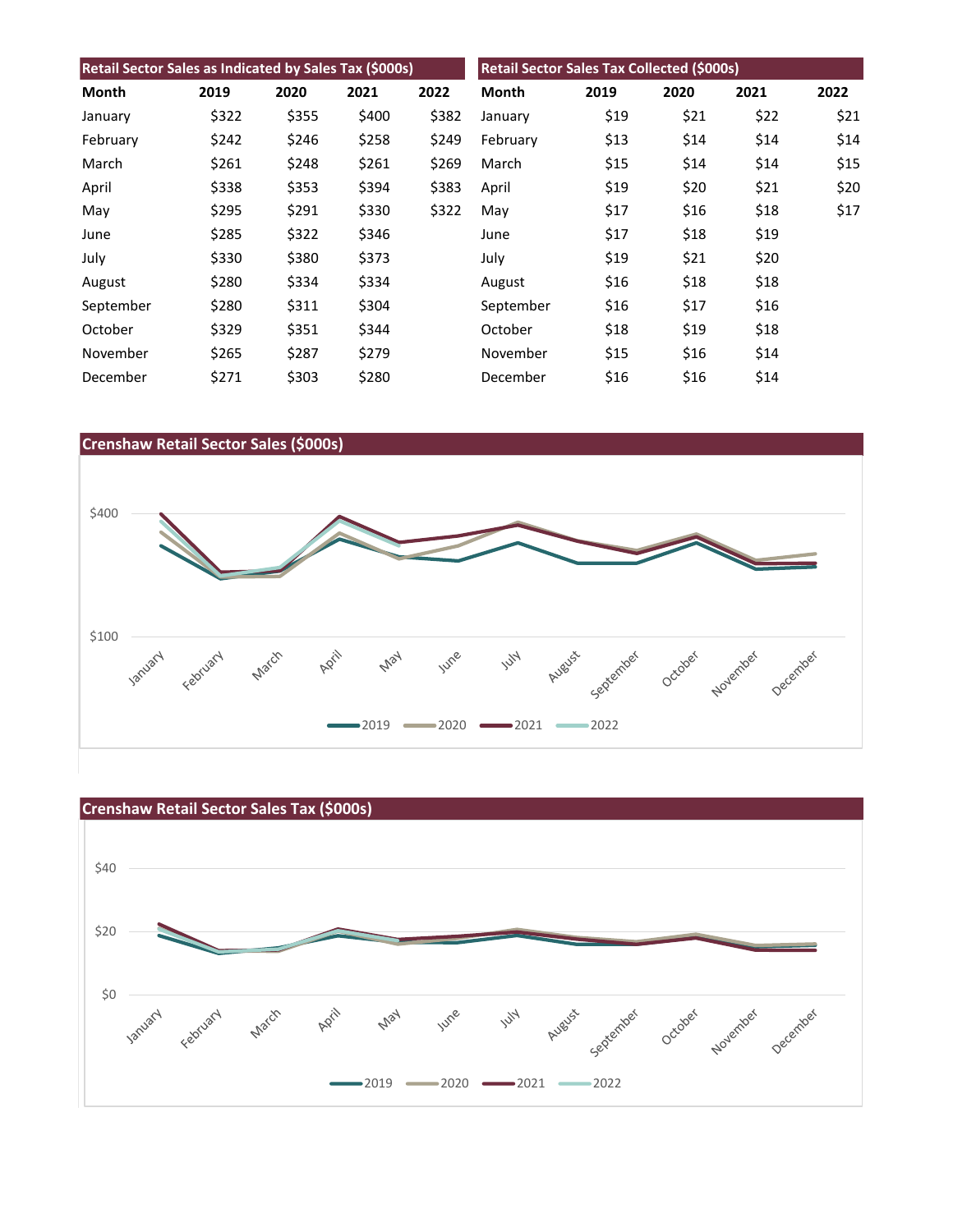| <b>Food Service and Accommodations Sector Sales</b> |      |      |      | <b>Food Service and Accommodations Sector Sales</b><br>Tax Collected (\$000s) |              |      |      |      |      |
|-----------------------------------------------------|------|------|------|-------------------------------------------------------------------------------|--------------|------|------|------|------|
| Subject to Sales Tax (\$000s)                       |      |      |      |                                                                               |              |      |      |      |      |
| <b>Month</b>                                        | 2019 | 2020 | 2021 | 2022                                                                          | <b>Month</b> | 2019 | 2020 | 2021 | 2022 |
| January                                             | \$0  | \$0  | \$0  | \$0                                                                           | January      | \$0  | \$0  | \$0  | \$0  |
| February                                            | \$0  | \$0  | \$0  | \$0                                                                           | February     | \$0  | \$0  | \$0  | \$0  |
| March                                               | \$0  | \$0  | \$0  | \$0                                                                           | March        | \$0  | \$0  | \$0  | \$0  |
| April                                               | \$0  | \$0  | \$32 | \$0                                                                           | April        | \$0  | \$0  | \$2  | \$0  |
| May                                                 | \$0  | \$0  | \$0  | \$0                                                                           | May          | \$0  | \$0  | \$0  | \$0  |
| June                                                | \$0  | \$0  | \$0  |                                                                               | June         | \$0  | \$0  | \$0  |      |
| July                                                | \$0  | \$0  | \$0  |                                                                               | July         | \$0  | \$0  | \$0  |      |
| August                                              | \$0  | \$0  | \$0  |                                                                               | August       | \$0  | \$0  | \$0  |      |
| September                                           | \$0  | \$0  | \$0  |                                                                               | September    | \$0  | \$0  | \$0  |      |
| October                                             | \$0  | \$0  | \$0  |                                                                               | October      | \$0  | \$0  | \$0  |      |
| November                                            | \$0  | \$0  | \$0  |                                                                               | November     | \$0  | \$0  | \$0  |      |
| December                                            | \$0  | \$0  | \$0  |                                                                               | December     | \$0  | \$0  | \$0  |      |

**Crenshaw Food Service and Accommodations Sector Sales (\$000s)**



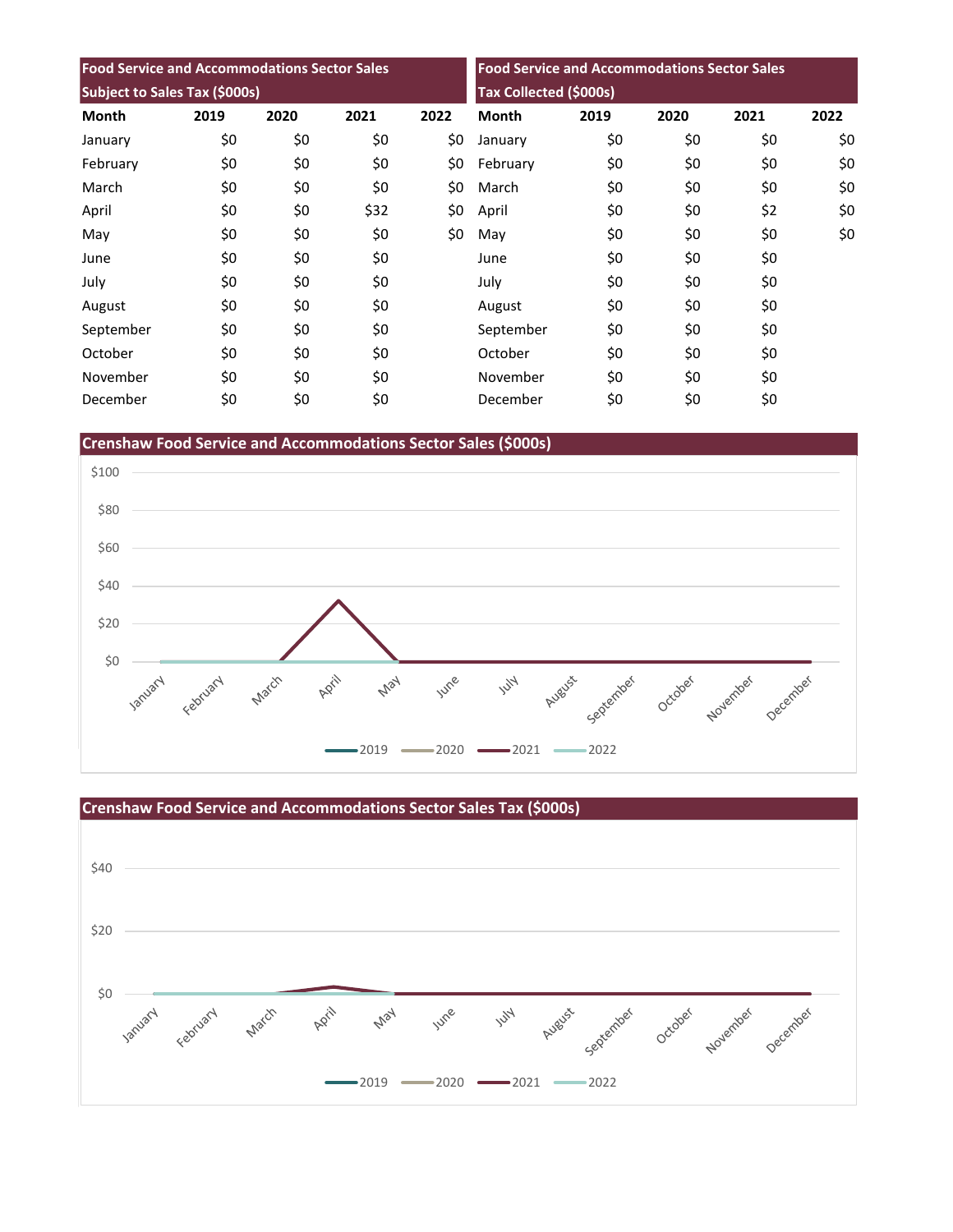| <b>Estimated Change in Sales</b>                      |                      |                |              |
|-------------------------------------------------------|----------------------|----------------|--------------|
|                                                       | <b>Sales</b>         | Average Sales* | Change in    |
|                                                       | <b>Jun21 - May22</b> | Jun18 - May21  | <b>Sales</b> |
| <b>Agriculture, Forestry, Fishing and Hunting</b>     | \$0                  | \$0            | \$0          |
| Mining, Quarrying, and Oil and Gas Extraction         | \$0                  | \$0            | \$0          |
| <b>Utilities</b>                                      | \$0                  | \$53,350       | (553,350)    |
| Construction                                          | \$0                  | \$0            | \$0          |
| <b>Manufacturing</b>                                  | \$0                  | \$0            | \$0          |
| <b>Wholesale Trade</b>                                | \$0                  | \$12           | (512)        |
| <b>Retail Trade</b>                                   | \$3,864,179          | \$3,832,544    | \$31,635     |
| <b>Transportation and Warehousing</b>                 | \$0                  | \$0            | \$0          |
| <b>Information</b>                                    | \$348,613            | \$404,007      | (555, 394)   |
| <b>Finance and Insurance</b>                          | \$0                  | \$0            | \$0          |
| <b>Real Estate and Rental and Leasing</b>             | \$0                  | \$0            | \$0          |
| Professional, Scientific, and Technical Services      | \$0                  | \$0            | \$0          |
| <b>Management of Companies and Enterprises</b>        | \$0                  | \$0            | \$0          |
| <b>Admin/Support/Waste Mgt &amp; Remediation Svcs</b> | \$0                  | \$0            | \$0          |
| <b>Educational Services</b>                           | \$0                  | \$0            | \$0          |
| <b>Health Care and Social Assistance</b>              | \$0                  | \$0            | \$0          |
| Arts, Entertainment, and Recreation                   | \$0                  | \$0            | \$0          |
| <b>Accomodation and Food Services</b>                 | \$0                  | \$10,776       | (\$10,776)   |
| <b>Other Services (except Public Administration)</b>  | \$43,655             | \$53,814       | ( \$10, 159) |
| <b>Public Administration</b>                          | \$0                  | \$0            | \$0          |
| <b>Change in Total of Sector Sales</b>                | \$4,256,447          | \$4,354,504    | ( \$98,056)  |

\*Average Sales is calculated as the sum of average monthly sales for the three previous years.

| <b>Economic Impact Summary from Change in Total of Sector Sales (IMPLAN)</b> |                   |              |                             |               |  |  |  |  |
|------------------------------------------------------------------------------|-------------------|--------------|-----------------------------|---------------|--|--|--|--|
| <b>Impact Type</b>                                                           | <b>Employment</b> | Labor Income | <b>Total Value</b><br>Added | Output        |  |  |  |  |
| <b>Direct Effect</b>                                                         | (0.3)             | ( \$3,959)   | (517, 171)                  | ( \$118, 917) |  |  |  |  |
| <b>Indirect Effect</b>                                                       | (0.2)             | ( \$3,964)   | (59, 946)                   | ( \$26,050)   |  |  |  |  |
| <b>Induced Effect</b>                                                        | (0.0)             | (5389)       | ( \$894)                    | (51, 724)     |  |  |  |  |
| <b>Total Effect</b>                                                          | (0.5)             | ( \$29, 269) | ( \$32,008)                 | ( \$149, 835) |  |  |  |  |

## **Estimated Change in Municipal Sales Tax Diversions (18.5%) \$0**

See explanation of Municipal Sales Tax Diversions in the Data Key.

### **Estimated Change in State and Local Tax from Change in Total of Sector Sales (IMPLAN)**

|                                  | <b>Employment</b> | Proprietor | Taxes on<br><b>Production and</b> |                   |                     |
|----------------------------------|-------------------|------------|-----------------------------------|-------------------|---------------------|
| <b>Description</b>               | Compensation      | Income     | <b>Imports</b>                    | <b>Households</b> | <b>Corporations</b> |
| <b>Dividends</b>                 | \$0               | \$0        | \$0                               | \$0               | (510)               |
| <b>Social Insurance</b>          | \$0               | \$0        | \$0                               | \$0               | \$0                 |
| <b>TOPI: Sales Tax</b>           | \$0               | \$0        | \$0                               | \$0               | \$0                 |
| <b>TOPI: Property Tax</b>        | \$0               | \$0        | \$0                               | \$0               | \$0                 |
| <b>TOPI: Other Tax</b>           | \$0               | \$0        | \$0                               | \$0               | \$0                 |
| <b>Corporate Profits Tax</b>     | \$0               | \$0        | \$0                               | \$0               | (5189)              |
| <b>Personal Taxes</b>            | \$0               | \$0        | \$0                               | (5184)            | \$0                 |
| <b>Total State and Local Tax</b> | (\$2)             | \$0        | \$10,678                          | (5645)            | (5228)              |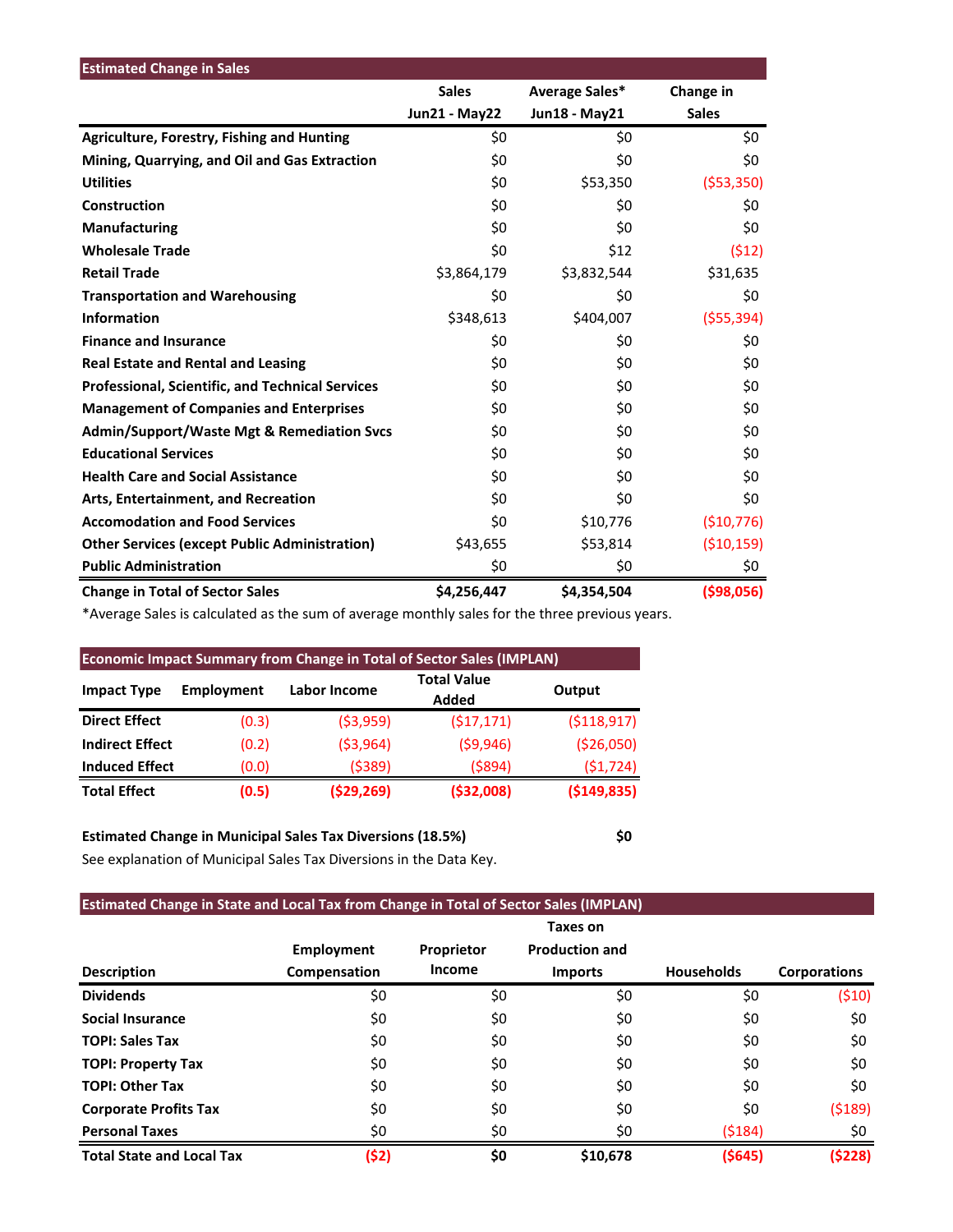## **Sales Tax Diversions and Special Levies**

| <b>Crenshaw Diversions</b> |         |         |         |         | <b>No Special Levy</b> |      |      |      |      |  |
|----------------------------|---------|---------|---------|---------|------------------------|------|------|------|------|--|
| Month                      | 2019    | 2020    | 2021    | 2022    | Month                  | 2019 | 2020 | 2021 | 2022 |  |
| January                    | \$6,556 | \$5,732 | \$6,908 | \$5,695 | January                |      |      |      |      |  |
| February                   | \$4,397 | \$3,740 | \$3,497 | \$3,753 | February               |      |      |      |      |  |
| March                      | \$4,620 | \$4,331 | \$4,945 | \$3,444 | March                  |      |      |      |      |  |
| April                      | \$5,269 | \$5,378 | \$6,262 | \$5,305 | April                  |      |      |      |      |  |
| May                        | \$5,491 | \$7,136 | \$6,722 | \$4,874 | May                    |      |      |      |      |  |
| June                       | \$5,011 | \$5,747 | \$5,385 |         | June                   |      |      |      |      |  |
| July                       | \$5,884 | \$6,277 | \$5,844 |         | July                   |      |      |      |      |  |
| August                     | \$5,201 | \$5,360 | \$4,384 |         | August                 |      |      |      |      |  |
| September                  | \$5,227 | \$5,067 | \$4,254 |         | September              |      |      |      |      |  |
| October                    | \$4,839 | \$6,073 | \$4,947 |         | October                |      |      |      |      |  |
| November                   | \$5,216 | \$4,992 | \$3,744 |         | November               |      |      |      |      |  |
| December                   | \$4,271 | \$4,734 | \$3,350 |         | December               |      |      |      |      |  |

| <b>No Special Levy</b> |      |      |      |      | <b>No Special Levy</b> |      |      |      |      |  |
|------------------------|------|------|------|------|------------------------|------|------|------|------|--|
| Month                  | 2019 | 2020 | 2021 | 2022 | Month                  | 2019 | 2020 | 2021 | 2022 |  |
| January                |      |      |      |      | January                |      |      |      |      |  |
| February               |      |      |      |      | February               |      |      |      |      |  |
| March                  |      |      |      |      | March                  |      |      |      |      |  |
| April                  |      |      |      |      | April                  |      |      |      |      |  |
| May                    |      |      |      |      | May                    |      |      |      |      |  |
| June                   |      |      |      |      | June                   |      |      |      |      |  |
| July                   |      |      |      |      | July                   |      |      |      |      |  |
| August                 |      |      |      |      | August                 |      |      |      |      |  |
| September              |      |      |      |      | September              |      |      |      |      |  |
| October                |      |      |      |      | October                |      |      |      |      |  |
| November               |      |      |      |      | November               |      |      |      |      |  |
| December               |      |      |      |      | December               |      |      |      |      |  |

| <b>No Special Levy</b> |      |      |      |      |
|------------------------|------|------|------|------|
| <b>Month</b>           | 2019 | 2020 | 2021 | 2022 |
| January                |      |      |      |      |
| February               |      |      |      |      |
| March                  |      |      |      |      |
| April                  |      |      |      |      |
| May                    |      |      |      |      |
| June                   |      |      |      |      |
| July                   |      |      |      |      |
| August                 |      |      |      |      |
| September              |      |      |      |      |
| October                |      |      |      |      |
| November               |      |      |      |      |
| December               |      |      |      |      |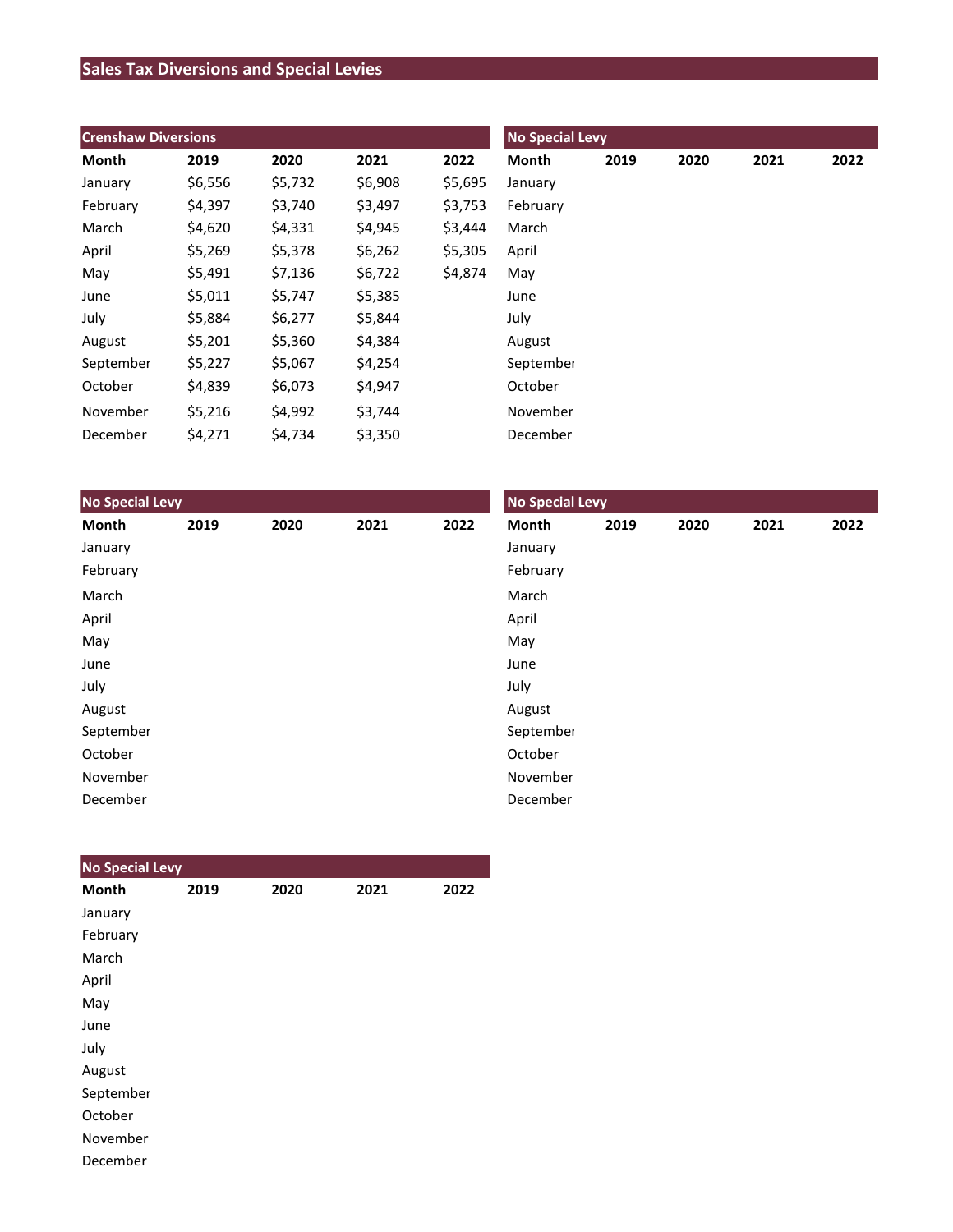| <b>Estimated Change in Federal Tax from Change in Total of Sector Sales (IMPLAN)</b> |              |                   |                       |                   |                     |  |  |  |  |
|--------------------------------------------------------------------------------------|--------------|-------------------|-----------------------|-------------------|---------------------|--|--|--|--|
|                                                                                      | Taxes on     |                   |                       |                   |                     |  |  |  |  |
|                                                                                      | Employment   | <b>Proprietor</b> | <b>Production and</b> |                   |                     |  |  |  |  |
| <b>Description</b>                                                                   | Compensation | <b>Income</b>     | <b>Imports</b>        | <b>Households</b> | <b>Corporations</b> |  |  |  |  |
| <b>Social Insurance</b>                                                              | (\$967)      | (\$146)           | \$0                   | \$0               | \$0                 |  |  |  |  |
| <b>TOPI: Taxes</b>                                                                   | \$0          | \$0               | \$0                   | \$0               | \$0                 |  |  |  |  |
| <b>Corporate Profits Tax</b>                                                         | \$0          | \$0               | \$0                   | \$0               | ( \$390)            |  |  |  |  |
| <b>Personal Tax: Income Tax</b>                                                      | \$0          | \$0               | \$0                   | (\$371)           | \$0                 |  |  |  |  |
| <b>Total Federal Tax</b>                                                             | ( \$3,996)   | (551)             | \$1,553               | (51, 557)         | (5471)              |  |  |  |  |

## **DATA Key**

### **Total Sales as Indicated by Sales Tax**

North American Industrial Classification Sectors (NAICS) sectors included in the "Total Sales as Indicated by Sales Tax" statistics include: Sector 11 – *Agriculture, Forestry, Fishing and Hunting* ; Sector 21 – *Mining, Quarrying, and Oil and Gas Extraction* ; Sector 22 – *Utilities*; Sector 23 – *Construction* ; Sector 31-33 – *Manufacturing* ; Sector 42 – *Wholesale Trade* ; Sector 44-45 – *Retail Trade* ; Sector 48-49 – *Transportation and Warehousing* ; Sector 51 – *Information* ; Sector 52 – *Finance and Insurance* ; Sector 53 – *Real Estate and Rental and Leasing* ; Sector 54 – *Professional, Scientific, and Technical Services*; Sector 55 – *Management of Companies and Enterprises* ; Sector 56 – *Administrative and Support and Waste Management and Remediation Services* ; Sector 61 – *Educational Services*; Sector 62 – *Health Care and Social Assistance* ; Sector 71 – *Arts, Entertainment, and Recreation* ; Sector 72 – *Accommodation and Food Services* ; Sector 81 – *Other Services (Except Public Administration)* ; and Sector 92 – *Public Administration* .

#### **Retail Sector Sales**

Retail Sector Sales includes NAICS Sector 44-45 – Retail Trade.

#### **Accommodation and Food Service Sector Sales**

Accommodation and Food Services Sector Sales includes NAICS Sector 72 – Accommodation and Food Services.

#### **Estimated Change in Sales**

To determine the economic impact of changes in specific sector sales, the average monthly sales by sector (using sales from the thirty-six months prior to the study time frame) was subtracted from the sales for that sector in the study time frame. For this publication, each month's sector sales from April 2018 through March 2020 were averaged and subtracted from sector sales occurring in the April 2020 through March 2021 time period to obtain the Change in Sales estimate. The estimated changes in sales for all sectors were summed to obtain the estimate for the change in Total of Sector Sales.

Municipalities are assigned to the county in which the largest proportion of the municipality's population resides (e.g., while the city of Jackson lies in Hinds, Madison, and Rankin Counties, Jackson was "assigned" to Hinds County because the majority of its population resides in Hinds County).

If the change in sales is negative, this indicates that the sales for the specific geographic area fall below expected values when using the previous three years as a benchmark. If the change in sales is positive, then the sales for the specific geographic area is greater than what would have been expected when using the three previous years as a benchmark.

#### **Estimated Change in Municipal Sales Tax Diversions**

Municipalities receive 18.5 percent of sales tax collected within their boundaries from the Mississippi Department of Revenue that can be used in the general budget(counties are not eligible for this allocation). The estimated change in the municipal sales tax diversion is calculated as 18.5 percent of the change in Taxes on Production and Imports: Sales Tax estimated in the Estimated Change in State and Local Tax from Change in Total of Sector Sales table.